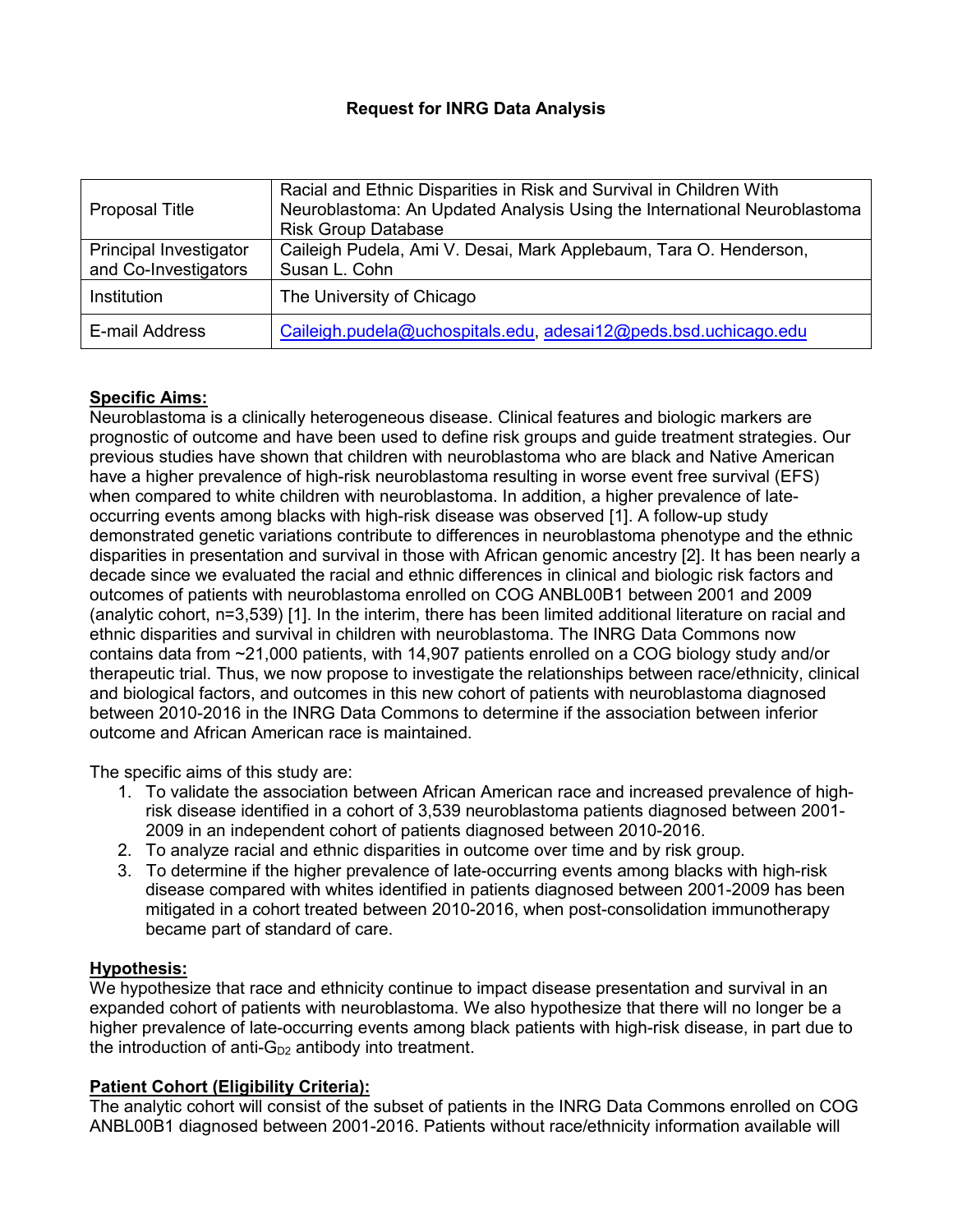be excluded; therefore, our cohort is restricted to patients enrolled on a COG study with available race/ethnicity data. Risk stratification will be determined as previously described [3] or determined by therapeutic trial enrollment. Outcome data will be necessary for Aims 2 and 3. Clinical, biologic, treatment, and outcome data will be requested as detailed in the *Data Requested* section below.

#### **Background:**

Associations between race/ethnicity and clinical outcomes have been described for many cancers [4- 6]. After analyzing twenty years of Surveillance, Epidemiology, and End Resuls Program (SEER) data for children with acute lymphoblastic leukemia (ALL), Goggins and Lo found that black, Hispanic, Native American, and Asian American children with ALL have significantly poorer survival than non-Hispanic white children with ALL [4]. Kahn and colleagues conducted a population-based study of children and adolescents with Hodgkin lymphoma (HL) and reported that Hispanic and black children with HL have a significantly higher hazard ratio of post-relapse mortality [7]. In children with retinoblastoma, Truong et al. found that Hispanic children have a higher percentage of extraocular disease at presentation and higher rates of enucleation. Additionally, survival of black children with retinoblastoma at five years was lower when compared with survival of non-Hispanic white children [8].

There is still relatively little known about ethnic disparities in presentation and outcome of children with neuroblastoma. Based on a 2011 analysis of 3539 patients with neuroblastoma, it was demonstrated that black and Native American children with neuroblastoma are more likely to present with high risk disease. Black children were found to present at an older age and with more unfavorable histology when compared with white children. Additionally, black and Native American children had significantly worse 5-year event-free survival, and there was a higher-prevalence of late-occurring events among black children with neuroblastoma [1].

The underlying causes of racial and ethnic disparities in presentation and outcomes of children with cancer are not entirely understood. Both biologic and socioeconomic pathways have been described in the literature. Among socioeconomic causes of disparity, decreased access to care leading to diagnosis delays and decreased enrollment in cooperative group trials have been described [9, 10]. Decreased adherence to therapy and surveillance for long-term toxicities have been suggested as reasons for racial and ethnic disparities in survival [9, 11]. Underlying differences in disease biology, pharmacogenetics, and genomics could also play an important role in differences in survival [9, 12, 13].

Because low-risk neuroblastomas rarely progress to high-risk disease, it was hypothesized that the ethnic disparities in neuroblastoma outcome could be due to genetic variation rather than social determinants. Gamazon and colleagues evaluated 13 single nucleotide polymorphisms (SNPs) known to be associated with high risk neuroblastoma and found that rs1033069 within sperm associated antigen 16 (*SPAG16*) was associated with high-risk disease and had higher risk allele frequency in the African population [2]. These findings support the concept that genomic variation may play a role in predicting outcome in children with neuroblastoma.

With additional patients added to the INRG Data Commons over the last decade, we aim to validate the findings that racial and ethnic disparities affect presentation and outcome in neuroblastoma.

### **Significance:**

While there has been progress made in understanding the biologic features of neuroblastoma, as well as evolution of therapeutic strategies, approximately 25-30% of patients with high-risk disease will still experience recurrence despite intensive, multimodality therapy, and long-term survival for these children is dismal. This is in part due to the heterogeneity of the disease, therapy resistance, and toxicity. Continued understanding of the biological underpinnings of the disease as well as host factors, including racial and ethnic differences in presentation and response to therapy, will aid in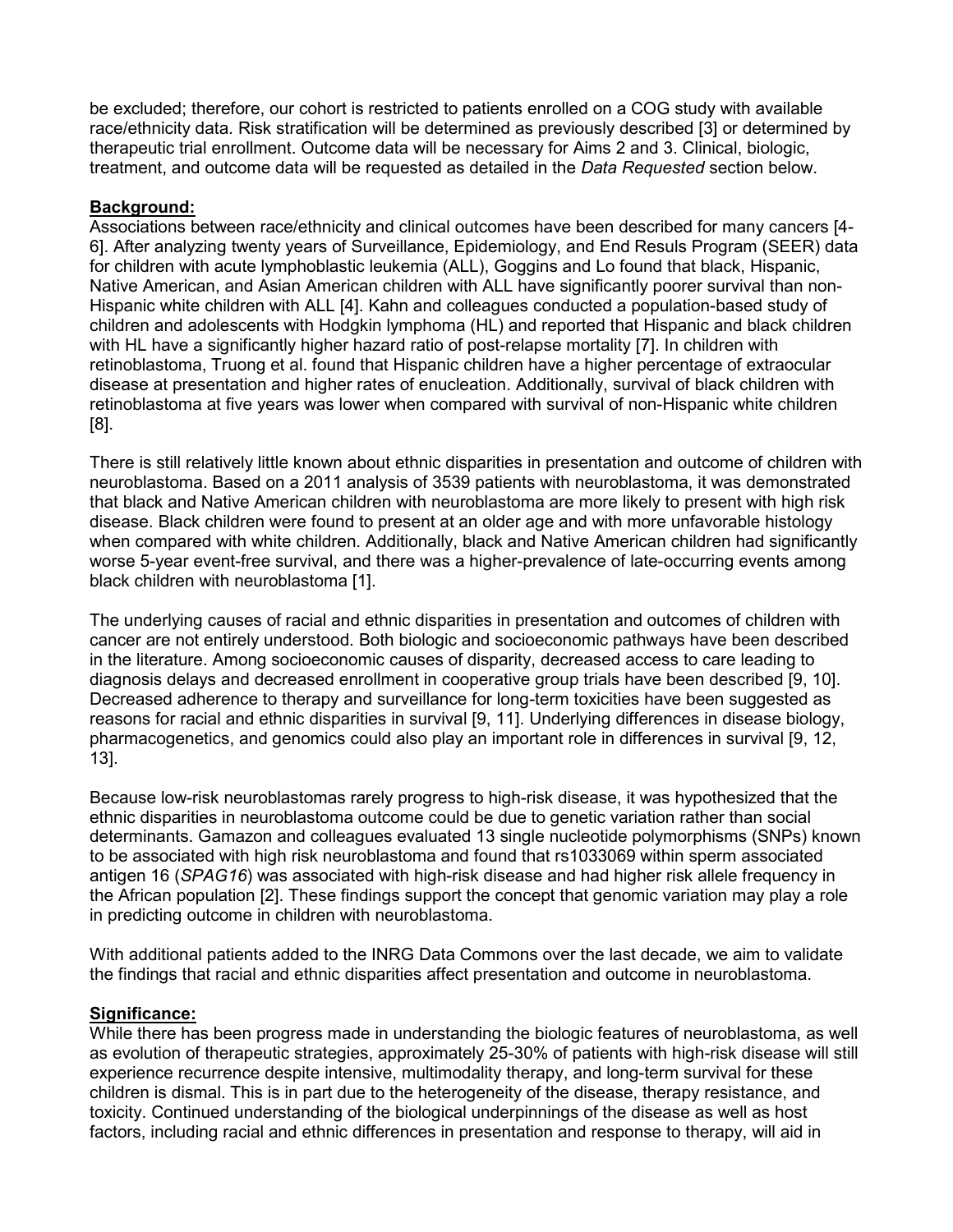better risk stratification and selection of treatment for patients. This may help direct us to more effective, individualized treatment strategies for patients.

### **Proposal Description:**

We will perform a detailed analysis of clinical, biological, and outcome (EFS, OS) differences between patients with neuroblastoma of differing racial and ethnic backgrounds enrolled on COG ANBL00B1. Race will be categorized as American Indian or Alaska Native, Native Hawaiian or other Pacific Islander, Asian, black or African American, or white. Ethnicity will be categorized as Hispanic/Latino or not Hispanic/Latino. A combined race/ethnicity variable will be created taking into consideration both the racial and ethnic backgrounds and coded as follows: non-Hispanic white, non-Hispanic black, Native American, Asian, and Hispanic.

We will evaluate any differences in patients' demographics and clinical characteristics between the two cohors using Chi-square tests and t-tests. For Aim 1, Chi-square tests (or t-tests when applicable) will be used to test for association of clinical characteristics (e.g, age), biological factors (e.g., *MYCN*  status, ploidy), and risk group with racial/ethnic groups. For Aim 2, Kaplan-Meier curves will be generated to estimate EFS and OS for each racial/ethnic group. Log-rank tests will be used to compare survival curves across racial/ethnic groups. Similar analyses will be performed stratified according to risk group. Statistically significant factors (P < 0.05) from univariate analysis will be use to build Cox proportional hazards models to examine the association of demographic and clinical factors with EFS and OS and will be reported as hazard ratios with 95% CIs. For Aim 3, EFS will be calculated among black and white patients with high-risk disease with late events, which will be defined as first events that occur 2 years or later from diagnosis [1]. For this subgroup of patients, EFS will be calculated starting 2 years from diagnosis.

**Data Requested:** Patient characteristics, diagnostic information, outcomes, clinical trial and/or biology study enrollment and treatment arm, and all potential biologic risk factors for all patients treated on COG protocols for patients diagnosed between 2001 to 2016. As race and ethnicity data are essential to this proposal, we are restricting our data request to patients enrolled on a COG study.

Requested variables will include:

- Race
- Ethnicity
- Gender
- Age at diagnosis (to be analyzed as continuous variable and dichotomized as patients <18 months and  $\geq$  18 months)
- Stage at diagnosis (to be analyzed as categorical variables and also dichotomized as INSS stage 4 [or INRG stage M] vs. all others)
- Site of primary tumor
- Among patients with metastatic disease, sites of metastases
- Primary tumor size (maximum diameter; to be analyzed as continuous variable and possibly dichotomized above and below the group mean)
- Diagnostic category
- INPC prognostic group
- LDH at diagnosis (dichotomized at 587 U/L, per INRG standard)
- Ferritin at diagnosis (dichotomized at 92 ng/mL, per INRG standard)
- Urine catecholamines at diagnosis (positive vs. negative)
- MIBG avidity at diagnosis, if available
- Treatment/Treatment assignment
- Treatment era